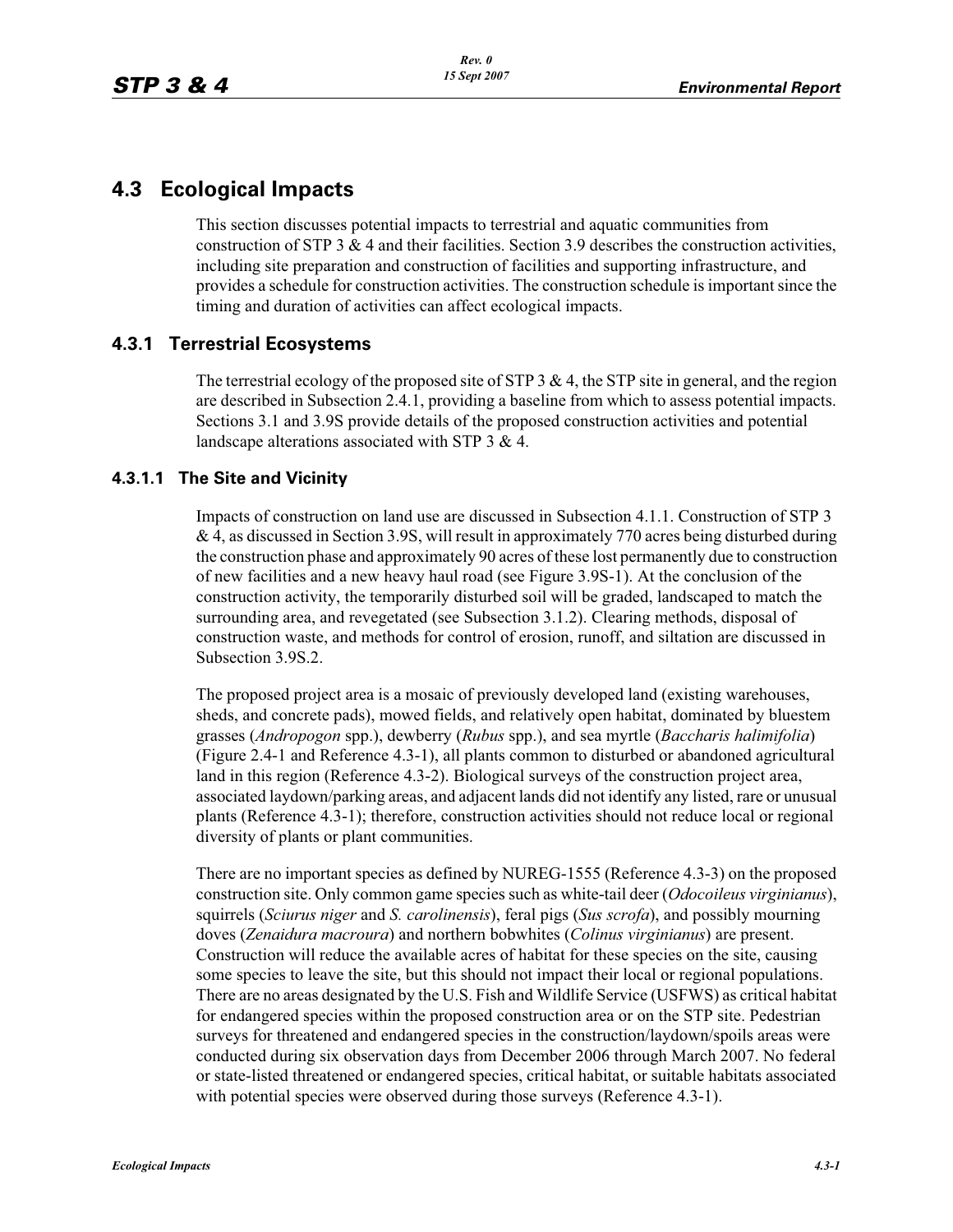Three listed species (bald eagle, brown pelican, and alligator) have been observed within the STP site (see Subsection 2.4.1). The Texas Prairie Wetland Project is located several hundred yards from the STP 3  $\&$  4 site, but given the distance from the construction site and the limited duration of the construction activities, the long-term presence of waterbirds on the site should not be impacted by construction. Therefore, STP  $3 \& 4$  construction activities should have no impact on important species, including threatened and endangered terrestrial species. There are no other known federal or state projects within the region that could affect or potentially affect the same threatened and endangered species (or their habitats) that exist on or near the STP site. STPNOC has initiated consultations with the USFWS, the National Oceanic and Atmospheric Administration, and Texas Parks and Wildlife Department regarding endangered and threatened species (Reference 4.3-4, Reference 4.3-5, and Reference 4.3-6).

Based on information received from the Texas Parks and Wildlife Department, an active bald eagle nest is located on the STP site near its eastern boundary. Although recently delisted under the Endangered Species Act (Reference 4.3-7), the bald eagle remains protected under the Bald and Golden Eagle Protection Act (References 4.3-7). On June 1, 2007, new national management guidelines for bald eagles, which established a single recommended protection zone to extend out 660 feet from each eagle nest, were enacted for all bald eagles in the lower 48 states (Reference 4.3-8). No activities related to construction of STP 3 & 4 will occur within one mile of the eagle nest.

## **4.3.1.1.1 Wetlands**

The status of twelve wetlands within the construction footprint (including laydown and spoil areas) was assessed by ENSR in 2006/2007 (Reference 4.3-1). ENSR used U.S. Army Corps of Engineers 1987 wetland delineation criteria to classify the sites, based on environmental parameters such as hydrology, soils, and vegetation, as well as history of land use. Given that the twelve wetlands were not directly connected to waters of the United States, and did not fall within the 100-year floodplain, there was no historic evidence that the wetlands existed before site construction, and that ENSR classified these wetlands as isolated, all wetlands were classified as non-jurisdictional. One of these wetlands (Wetland No. 001 – Reference 4.3-1), which is 0.165 acre in size, is located in the cooling tower footprint and will have to be filled. This is less than 5% of the total wetland acreage (3.9 acres) within the construction footprint and temporary laydown and spoil areas. These remaining 11 sites will be avoided during the construction phase, thus limiting direct impacts (see Figure 3.9S-1).

Several surface water and storm water drainage ditches are likely to be impacted and/or filled during construction. The east-west drainage ditch (Figure 2.4-3) in the power block footprint is approximately 8 to 10 feet wide, and approximately 4 to 5 feet deep, although the water is normally restricted to a more narrow channel (approximately 2 to 4 feet wide) approximately 1 to 2 feet deep. This ditch has several perpendicular ditches draining into it from the industrial land between the ditch and the berm. Portions of the ditch margins are mowed to the water level, other portions are vegetated with small shrubs (primarily sea myrtle) and semiaquatic grasses/rushes. This ditch will be relocated 650–700 feet north of its present position, just north of the new power block.

Another man-made ditch within the construction area is Little Robbins Slough (Figure 2.4-1). Its upstream reaches are found in the proposed borrow and spoils area, and it then flows south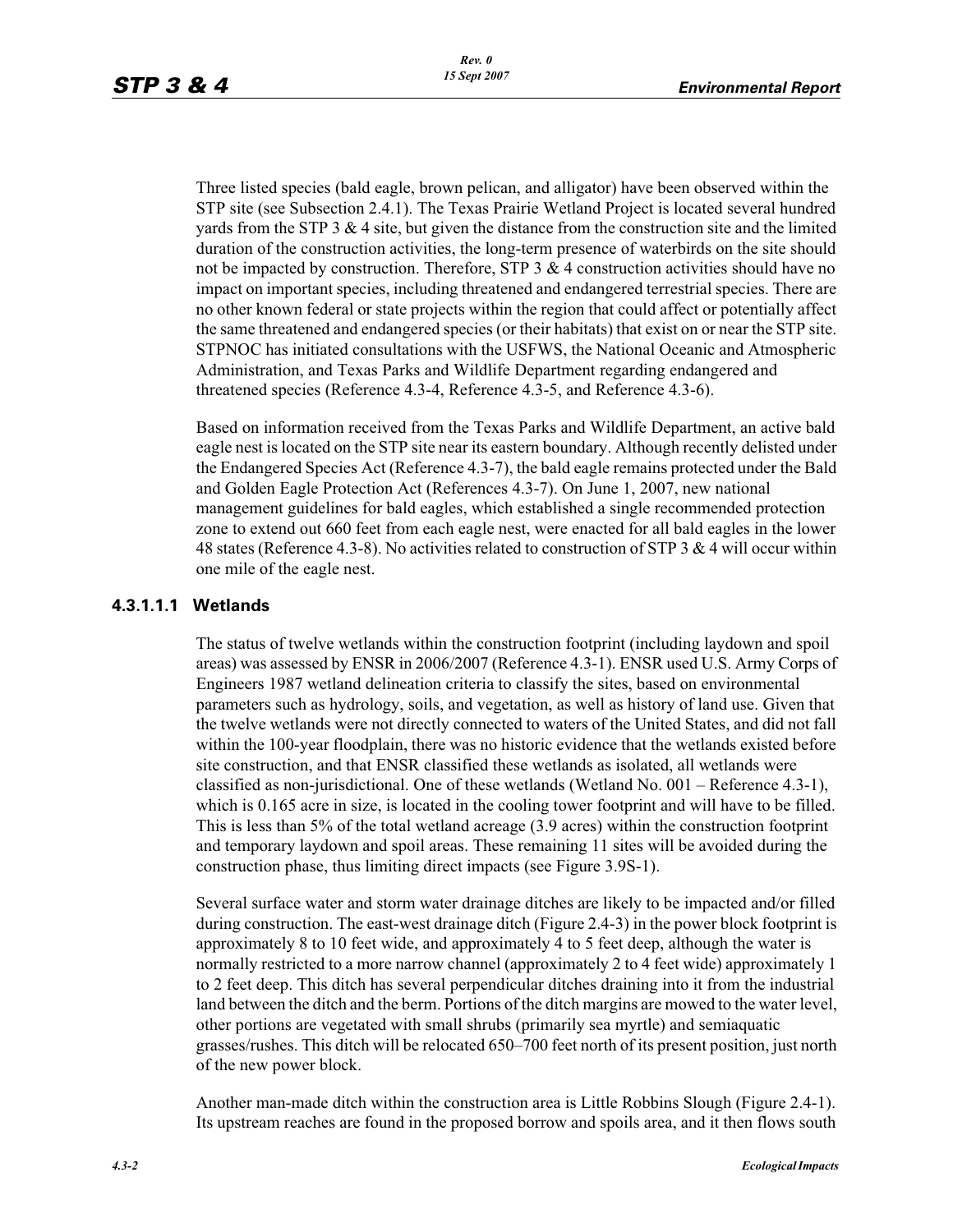past the western edge of the Main Cooling Reservoir (MCR) toward the marsh. This slough was relocated to its present location during STP 1  $\&$  2 construction in the late 1970s to replace the drainage function of the original slough that was filled to create the MCR (Reference 4.3-2). STP is committed to employing best construction management practices (see Subsection 3.9S.2) to reduce the amount of construction-area erosion and limit the sediment entering the site drainages, such as Little Robbins Slough, thus minimizing downstream sedimentation effects on flora and fauna. Aside from Little Robbins Slough, other storm water and surface water ditches created on historically upland habitat were routinely maintained and thus were not considered jurisdictional waters (Reference 4.3-1).

## **4.3.1.1.2 Other Construction Impacts**

Noise is another potential construction-related activity that could impact wildlife at the proposed STP 3 & 4 construction site. Although noise levels in construction areas can be high (up to 100 dBA at 100 feet from sources of noise) and of varying duration, these high local noise levels would not be expected to propagate far beyond the boundaries of the construction site (Reference 4.3-9). Table 3.9S-2 shows the rapid attenuation of construction noise over relatively short distances. For example, at 400 feet from the source of 100 dBA construction noise, noise levels have generally dropped to 60–80 dBA, below levels known to startle small mammals and waterfowl (Reference 4.3-9). Even with this attenuation, some displacement of local small mammals and birds due to noise is expected during construction activities. This displacement may be permanent for some species and temporary for others. These impacts are considered SMALL, generally short-term, localized, and not ecologically significant.

Avian mortality because of collisions with man-made structures is sometimes a concern with very tall structures, although it varies relative to species characteristics such as size, flight behavior, and habitat use, and other characteristics including weather, landscape features, and size/type of equipment/structures (Reference 4.3-10). While poor conditions occasionally result in major bird kills, such mortalities are not thought to significantly impact common/abundant bird species. STP 1  $\&$  2 have not experienced any such major bird kills. The proposed facilities are similar to existing STP facilities and there should be little additional impact. Avian collisions during STP 3 & 4 construction should be negligible and these impacts SMALL.

#### **4.3.1.1.3 Transmission Corridors**

As discussed in Subsection 2.2.2, there are no new transmission corridors for STP 3 & 4; however, some upgrading of transmission line conductors would be necessary on one 20-mile long right-of-way. There would be small ecological impacts associated with noise/movement of construction equipment and workers involved in changing out conductors and installing replacement towers. This kind of work normally involves a crew with several flatbed "conductor trucks" (carrying large cable spools) and large bucket trucks. A variety of birds, small mammals, and larger mammals (white-tailed deer) could be disturbed by this activity, but the impact of this disturbance in most circumstances would be minor—animals moving away or avoiding the area for several days while crews are working. Many of the STP-associated transmission lines traverse mostly agricultural lands (Reference 4.3-11), thus there would be few animals using the corridors for activities other than foraging or possibly resting. Nesting of some ground-nesting birds (e.g., Northern bobwhite, wild turkeys, meadowlark, horned lark, killdeer) in adjacent habitats could be disrupted temporarily if these species are present and if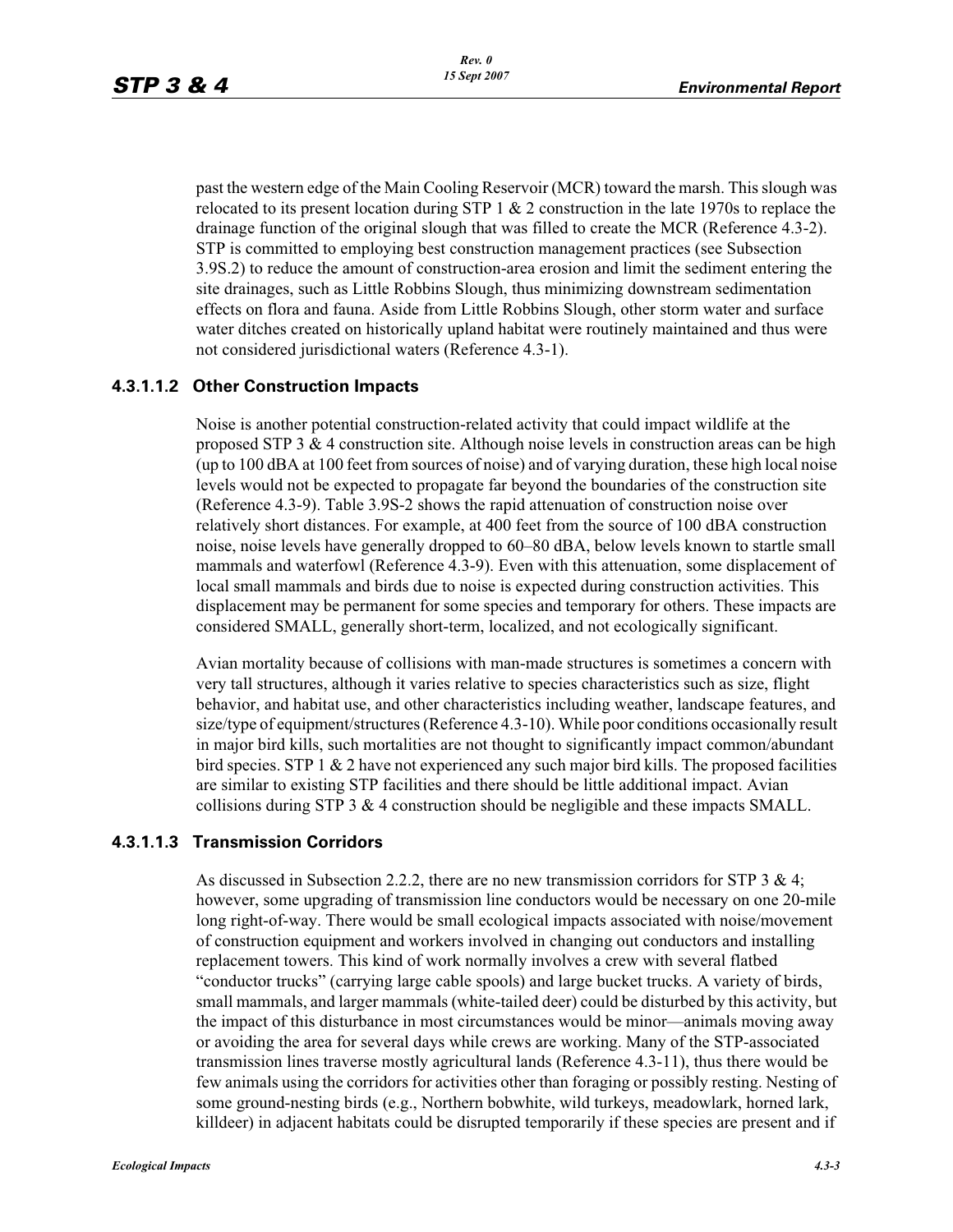the work is carried out during the spring/early summer nesting period. If work is carried out in non-nesting periods, impacts to birds will be SMALL and negligible.

#### **4.3.1.2 Summary**

In summary, construction will result in the loss of some common habitats for local wildlife, although the impacts cannot be quantitatively assessed because population data for species on and near the STP site are not available. However, approximately 800 acres of the constructionimpacted areas (borrow and spoil, parking, etc.) will be available as wildlife habitat when construction is complete, and relatively similar open habitats will remain on site and are present offsite. Construction activities should not reduce local biodiversity or impact threatened or endangered species. Potential impacts of construction noise and bird collisions during construction should be negligible. Therefore, construction-related impacts to terrestrial resources are considered SMALL.

## **4.3.2 Aquatic Ecosystems – Construction Impacts**

Section 3.9S includes a footprint of the proposed construction area, a description of construction methods, and a proposed construction schedule.

#### **4.3.2.1 Impacts to Impoundments and Streams**

Construction impacts on aquatic habitats in the immediate area, which range from temporary disturbance to permanent loss, are described in this section. As discussed in Subsection 4.2.1, the following surface water bodies are on or near the site:

- -MCR (7,000 acres)
- -Kelly Lake (34.4 acres) and the slough that feeds it
- -Little Robbins Slough, which drains into a coastal marsh north of Matagorda Bay
- -Drainage areas associated with two unnamed sloughs
- -West branch of the Colorado River

As discussed in Subsection 3.9S.3.10, a permanent sheet pile cofferdam will be installed on the east and west side of the north separation dike of the MCR to facilitate construction of the new intake and pumphouse for STP  $3 \& 4$ , while a temporary cofferdam will be erected on the interior of the MCR embankment to facilitate installation of the discharge structure. Installation of these cofferdams and associated dewatering systems would allow earth-moving and construction equipment to operate on dry ground, which is more efficient than working "blind" from shore or barge. This also provides the added benefit of reducing the potential for erosion and sedimentation. Sediment and soil removed would be transported to an onsite spoils area in an upland area in the southwest portion of the site, preventing this material from moving into site wetlands and watercourses. The areas up-slope and adjacent to the new circulating water intake/discharge construction area will be stabilized with erosion-control devices appropriate to soil type and terrain to ensure that soil loosened by heavy equipment is not carried into the MCR with storm water runoff. When construction has been completed, the disturbed areas will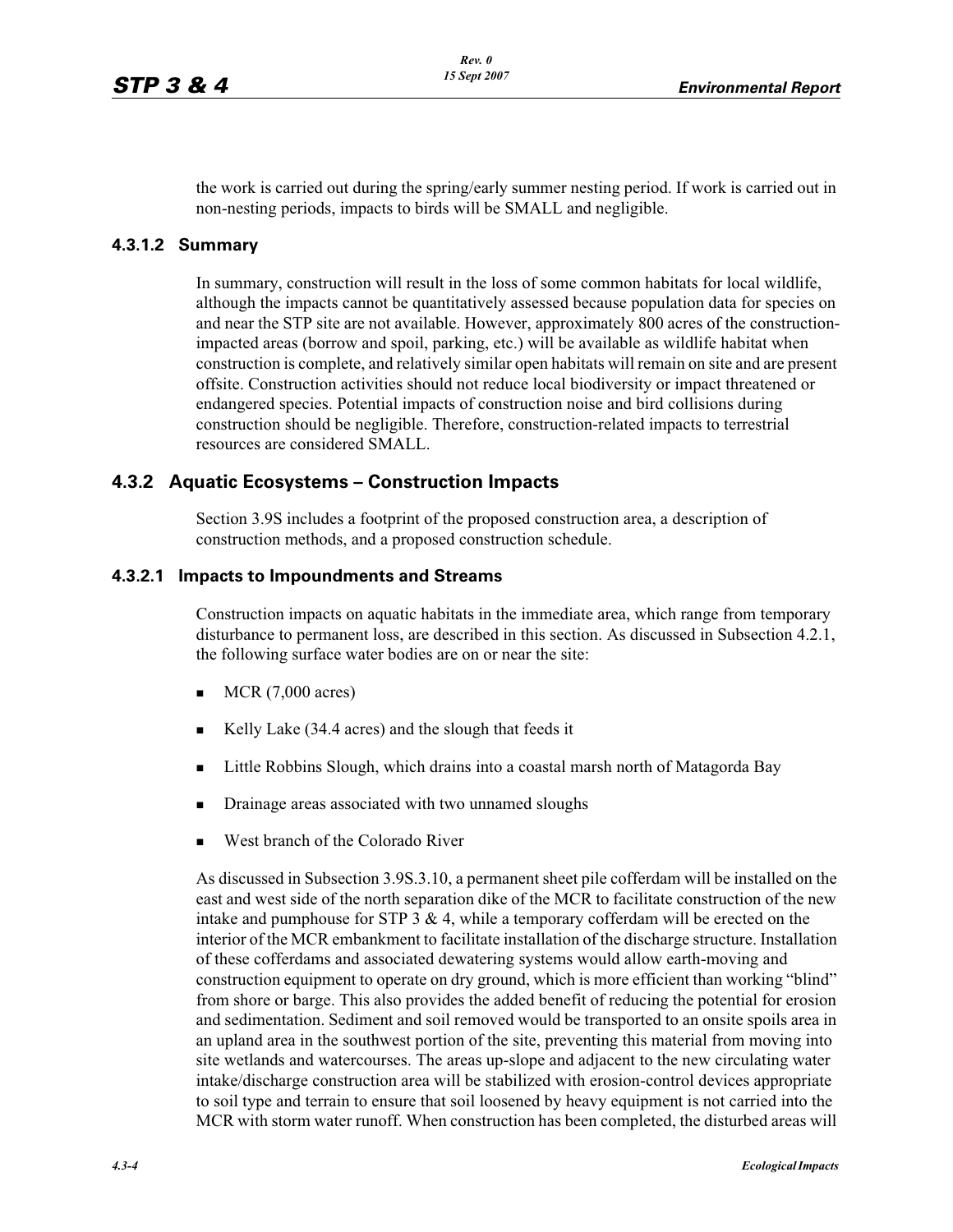either be rip-rapped or seeded with a mixture of grasses and legumes to establish a perennial vegetative cover and prevent erosion. Although best construction management practices will be employed during construction of the cofferdams and intake/discharge structures, some erosion and sedimentation is to be expected in the immediate area of construction during the construction period. Suspended sediment can interfere with respiration and feeding of benthic macroinvertebrates and fish, while deposited sediment can smother benthic organisms and degrade fish spawning areas. However, some benthic organisms and most juvenile and adult fish are able to leave areas with high sediment loads and move to areas offering better water quality.

As described in Reference 4.3-1 and Subsection 4.1.1.1, construction of STP 3 & 4 would require filling an approximately 0.165-acre, non-jurisdictional wetland. When a wetland or other surface water body is filled by construction activities, and aquatic organisms are present, impacts to these organisms are expected. If the water body has an outlet, and the disturbance is gradual rather than abrupt, some animals may relocate. Oftentimes, however, construction impacts to small wetlands or other surface waters result in loss of the fishes and invertebrates, which is anticipated to occur for this wetland. No rare or unique aquatic species is known or thought to occur in the construction zone (see Subsection 2.4.2).

The aquatic species that occur on site are ubiquitous, common, and easily located in nearby waters, as described in Subsection 2.4.2. The 1975 Final Environmental Statement (FES-CP) (Reference 4.3-12, pages 4–7) listed species common in wetlands near the site, including the grass shrimp (*Palaemonetes kadiakensis*), crayfish (several genera occur in the area) (Reference 4.3-13), blue crab (*Callinectes sapidus*), red shiner (*Cyprinella lutrensis*), mosquitofish (*Gambusia affinis*), silverband shiner (*Notropis shumardi*), sailfin molly (*Poecilia latipinna*), green sunfish (*Lepomis cyanellus*), warmouth (*Lepomis gulosus*), bluegill (*Lepomis macrochirus*), white crappie (*Pomoxis annularis*), tidewater silverside (*Menidia peninsulae*), striped mullet (*Mugil cephalus*), and several species of killifish (Family *Cyprinodontidae*, likely *Lucania* sp. and *Fundulus* spp.). A survey of the STP 1 & 2 Essential Cooling Pond in 2002 yielded two fish species: the sailfin molly and the sheepshead minnow (*Cyprinodon variegatus*) (Reference 4.3-14). In May 2007, STPNOC commissioned a rapid bioassessment of the 1500-meter-long drainage ditch that crosses the area slated for construction (Reference 4.3-15). The bioassessment was intended to characterize the water quality and fish community of the ditch before its relocation, supporting the assessment of construction impacts. Fish collections from the STP ditch system were dominated by mosquitofish, sunfish (largemouth bass and three common *Lepomids*), sailfin molly, and sheepshead minnow. Most of these common species tend to be tolerant of salinity and temperature fluctuations, and are ubiquitous in coastal wetlands along the Gulf Coast (see Subsection 2.4.2).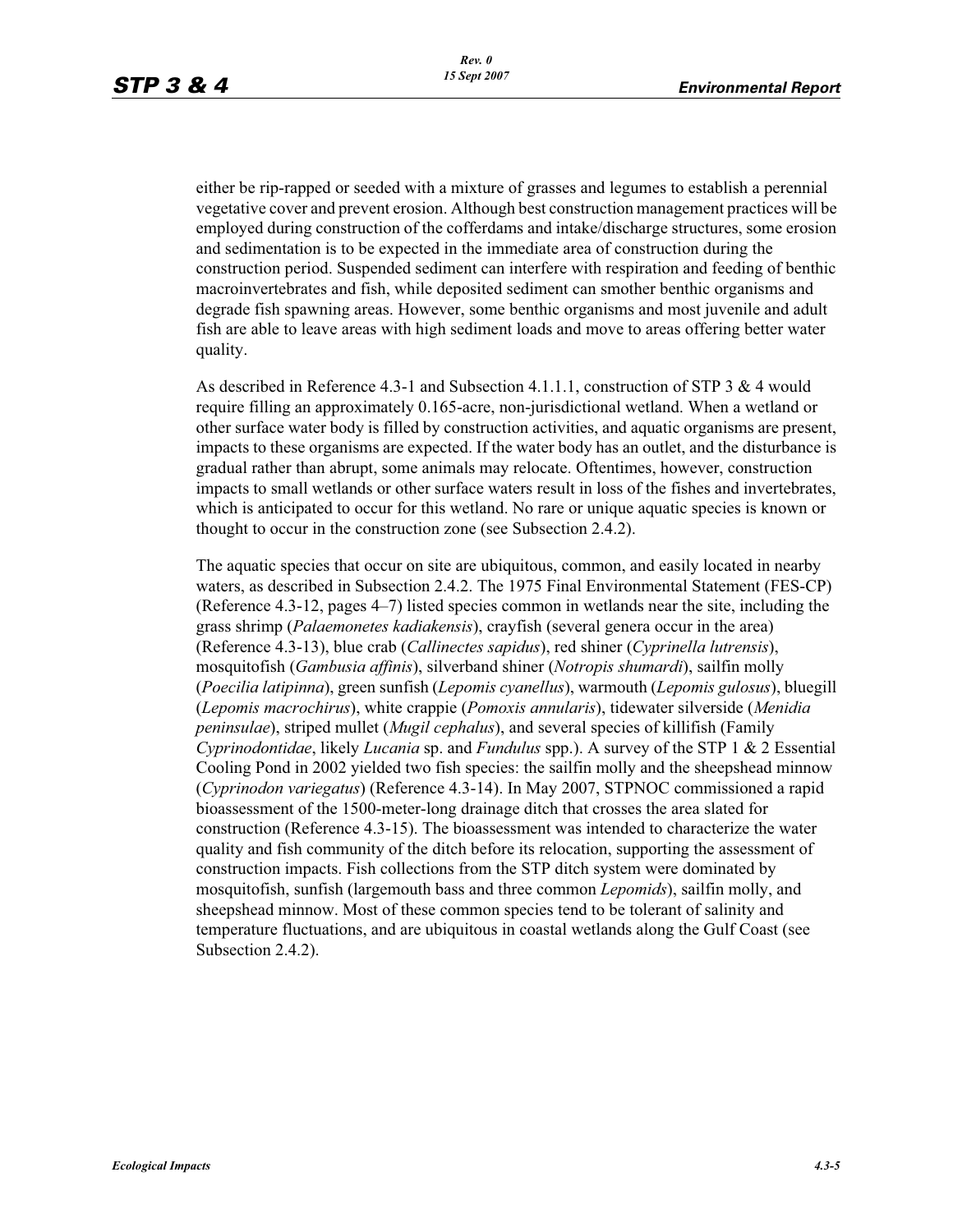In addition to the crustaceans (shrimp, crayfish, and crab) mentioned above, important aquatic invertebrate species in the wetland include the juvenile stages of flying insects. Although the wetland areas themselves are considered a sensitive and valuable resource, the particular wetlands that would be impacted on site are not substantively distinguishable from other wetland acreage in the vicinity, as discussed in Subsection 4.3.1. The 1975 FES-CP (Reference 4.3-12) indicated that the rerouting of Little Robbins Slough would cause declines in several insect populations, including midges, beetles, mayflies, biting midges, dragonflies, and damselflies. Potential impacts were considered acceptable because these ubiquitous species readily recolonize available surface waters, and so would not be lost to the area.

Several other drainages and impoundments at the site may be moderately impacted during construction. Proposed construction activities that could potentially affect onsite water bodies are described in Section 4.2. It is possible, and even likely, that some sediment would be deposited in the onsite wetlands, impoundments, and channels, with rainfall runoff during and immediately following construction. Best construction management practices would reduce the amount of erosion and sedimentation associated with construction, however, and would limit impacts to aquatic communities in down-gradient water bodies. Although unlikely, it is also possible that excavated soil placed in the proposed spoils and overflow storage area would be disturbed and move with storm water runoff into streams on site. Details of potential impacts are given in Subsection 4.2.1 and summarized here:

- - Increased runoff from approximately 111 acres of impervious surfaces for new buildings (reactor containment building, turbine building), structures (e.g., switchyard, cooling towers), and parking lots.
- - Increased sediment loads into onsite drainages and sloughs resulting from land clearing and disturbances for constructing infrastructure such as roads and storm water drainage systems, and disturbance of currently vegetated areas for construction laydown areas, concrete batch plants, sand/soil/gravel stockpiles, and construction-phase parking area.
- - Filling of one small, isolated, non-jurisdictional wetland contained in the footprint of the cooling towers.

During construction, effects to aquatic ecosystems may result from sedimentation (because of erosion of surface soil) and, to a lesser extent, spills of petroleum products. A recent report on human impacts to stream water quality listed siltation as the primary cause of stream degradation by a wide margin (Reference 4.3-16). In a nationwide survey by the USFWS on impacts to stream fisheries, sedimentation was named the most important factor (Reference 4.3- 16).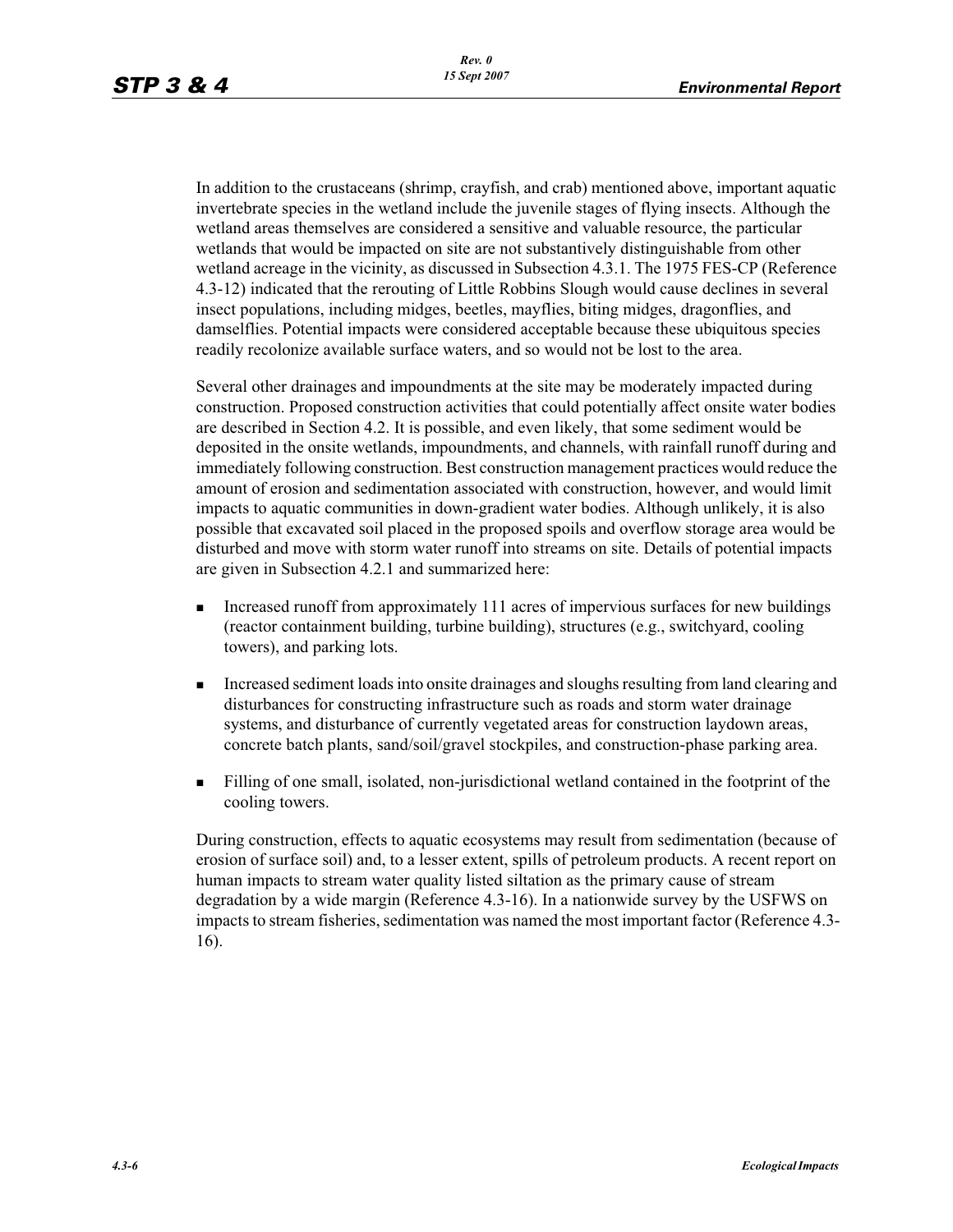Three major groups of aquatic organisms are typically affected by the deposition of sediment in streams: (1) aquatic plants, (2) benthic macroinvertebrates, and (3) fish. The effects of excess sediment in streams, including sediment generated by construction activities, are influenced by particle size. Finer particles may remain suspended, blocking the light needed for photosynthesis, and initiating a cascade of effects following from damage to primary producers. Turbidity associated with suspended sediments may reduce photosynthetic activity in both periphyton and rooted aquatic plants. Suspended particles may also interfere with respiration in invertebrates and newly hatched fish, or reduce their feeding efficiency by lowering visibility. Slightly larger particles fall out of suspension to the substrate, where they can smother eggs and developing fry, fill interstitial gaps, or degrade the quality of spawning grounds. As the gaps in the substrate are filled, habitat quality is decreased for desirable invertebrates such as Ephemeroptera, Plecoptera, and Trichoptera, and less desirable oligochaetes and chironomids become dominant. Such changes in the benthic community assemblage result in a loss of fish forage, and a subsequent reduction in fish populations (Reference 4.3-16).

Construction sites are known to contribute to erosion, which can then lead to sedimentation in streams. In addition to road construction, which contributes significantly to sedimentation, construction-related activities such as excavation, grading for drainage during and after construction, temporary storage of soil piles, and use of heavy machinery all disturb vegetation and expose soil to erosive forces. Reducing the length of time that disturbed soil is exposed to the weather is one of the most effective ways of controlling excess erosion and sedimentation (Reference 4.3-16).

The construction contractor will avoid or minimize construction impacts to water resources through best management practices and good construction engineering practices such as storm water retention basins and silt screens. A Storm Water Pollution Prevention Plan that specifies methods for control of erosion and sedimentation will be prepared before construction in accordance with guidelines provided by the Texas Commission of Environmental Quality (Reference 4.3-17).

Preventing onsite erosion by covering disturbed areas is a preferred method of controlling sedimentation. When erosion cannot be prevented entirely, intercepting and retaining sediment before it reaches a stream is a high priority (Reference 4.3-15). For example, new retention ponds and connecting drainage ditches would collect surface water runoff from the construction area, as described in Subsection 4.2.1. Sediment carried in the water from construction and dewatering activities would be trapped in the ditches and ponds rather than carried to the point of discharge, thereby reducing the sediment load in receiving waters.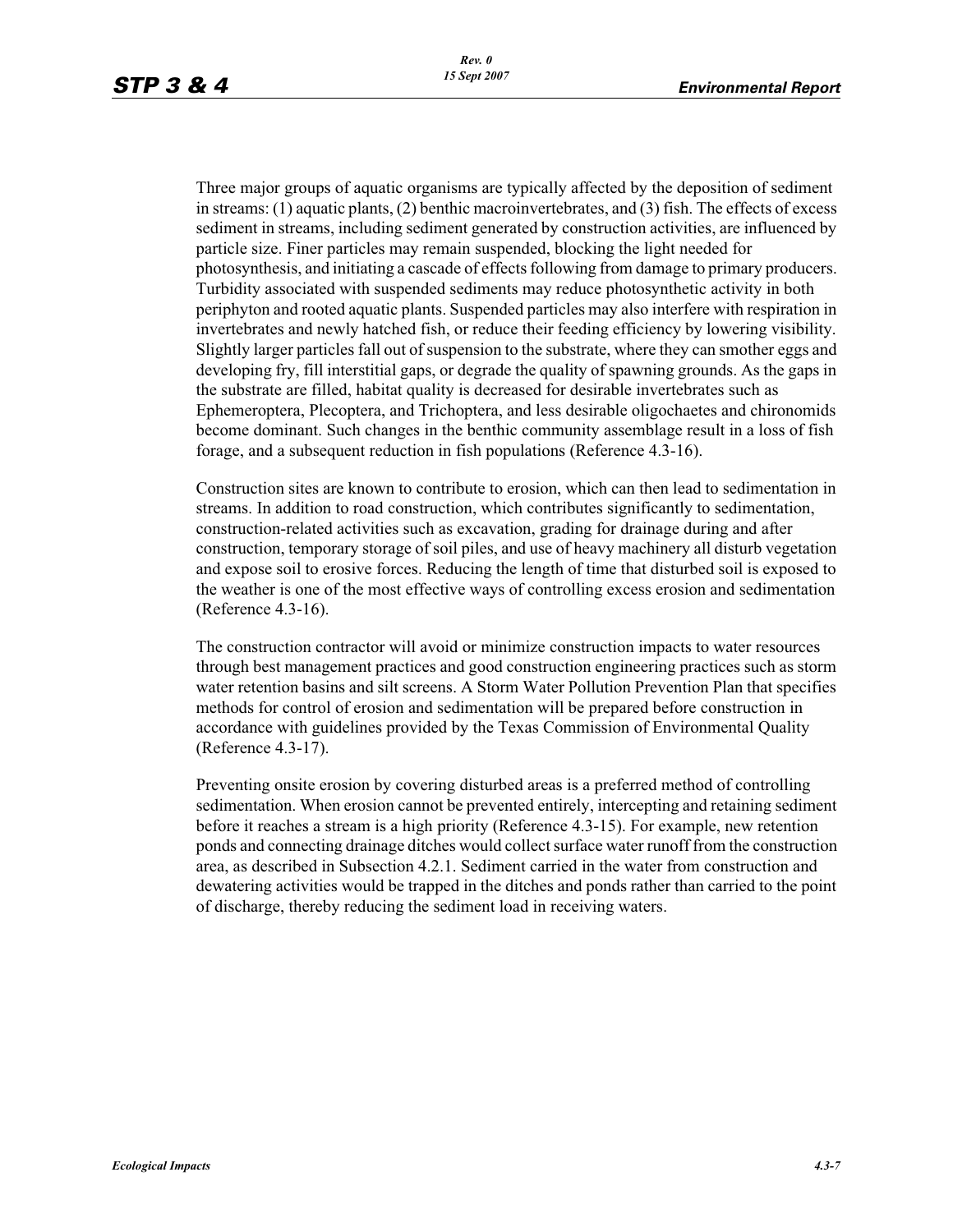Any small spills of construction-related fluids, such as petroleum products, would be mitigated according to a Spill Contingency and Control Plan developed for construction activities.

No significant impacts to Little Robbins Slough or to the coastal marsh at its terminus at Matagorda Bay are expected. Construction of STP  $3 \& 4$  will not require any alteration of Little Robbins Slough, and would not affect any rare or specially protected aquatic species in the manmade channel or in the coastal marshes of Matagorda Bay, as none occur there (Reference 4.3- 12). Temporary, minimal sedimentation is possible, as discussed above.

Construction activities will not affect Kelly Lake, which is protected from sedimentation and surface runoff by a large drainage ditch.

#### **4.3.2.2 Impacts to Colorado River and Matagorda Bay**

As described in Subsection 4.2.1, no significant sedimentation or runoff into the Colorado River is expected from construction of the STP  $3 \& 4$  generating facilities and associated infrastructure. The construction area is more than two miles from the river, and surface runoff would be channeled away from the river. Construction activities at the Reservoir Makeup Pumping Facility (RMPF) and Spillway and Blowdown Facilities (includes spillway discharge channel and blowdown pipeline) would be limited to installing new pumps in the existing bays at the RMPF.

STPNOC anticipates that some dredging will be required to prepare the existing barge slip for vessels transporting large components such as reactor vessels and steam generators to the STP site. Dredging for the barge slip would increase turbidity and siltation downstream of the barge slip area, which could affect spawning beds of freshwater fish species that spawn in shallows (e.g., sunfishes, some Notropids) or spawn in holes (e.g., catfish) in the immediate vicinity of the landing. Any impacts would occur over a relatively brief period (one spawning season) and would not produce long-term or lasting impacts. During construction of the existing barge slip, which involved removal of 50,000 cubic yards of earth along the west bank of the Colorado River, sheet piling was erected around the construction area to reduce soil erosion and limit downstream increases in turbidity and siltation. Similar measures could be employed to limit the effect of siltation associated with dredging. Less than one acre of benthic habitat and associated resident biota was believed destroyed by construction of the existing barge slip (Reference 4.3-12).

No threatened or endangered species are expected to be affected by the proposed construction. As part of the review of the original license application for STP 1  $\&$  2, the USFWS provided a Section 7 consultation, under the Endangered Species Act Amendments of 1978 (PL 95-632), stating that no endangered or threatened aquatic species occurred near the site (Reference 4.3- 11). However, a single blue sucker was captured in a gill net at a Colorado River sampling station 1.5 miles upstream of the STP site by biologists conducting preoperational surveys of the lower Colorado River in 1973 (Reference 4.3-2). The blue sucker is currently listed as Threatened by Texas Parks and Wildlife (Reference 4.3-18), but was not listed by the state at the time of capture in 1973. This species, which is found in large, unpolluted rivers with strong currents and firm (often gravel or rock) substrates (Reference 4.3-19, Reference 4.3-20, Reference 4.3-21), is known to exist in small numbers in segments of the Colorado River well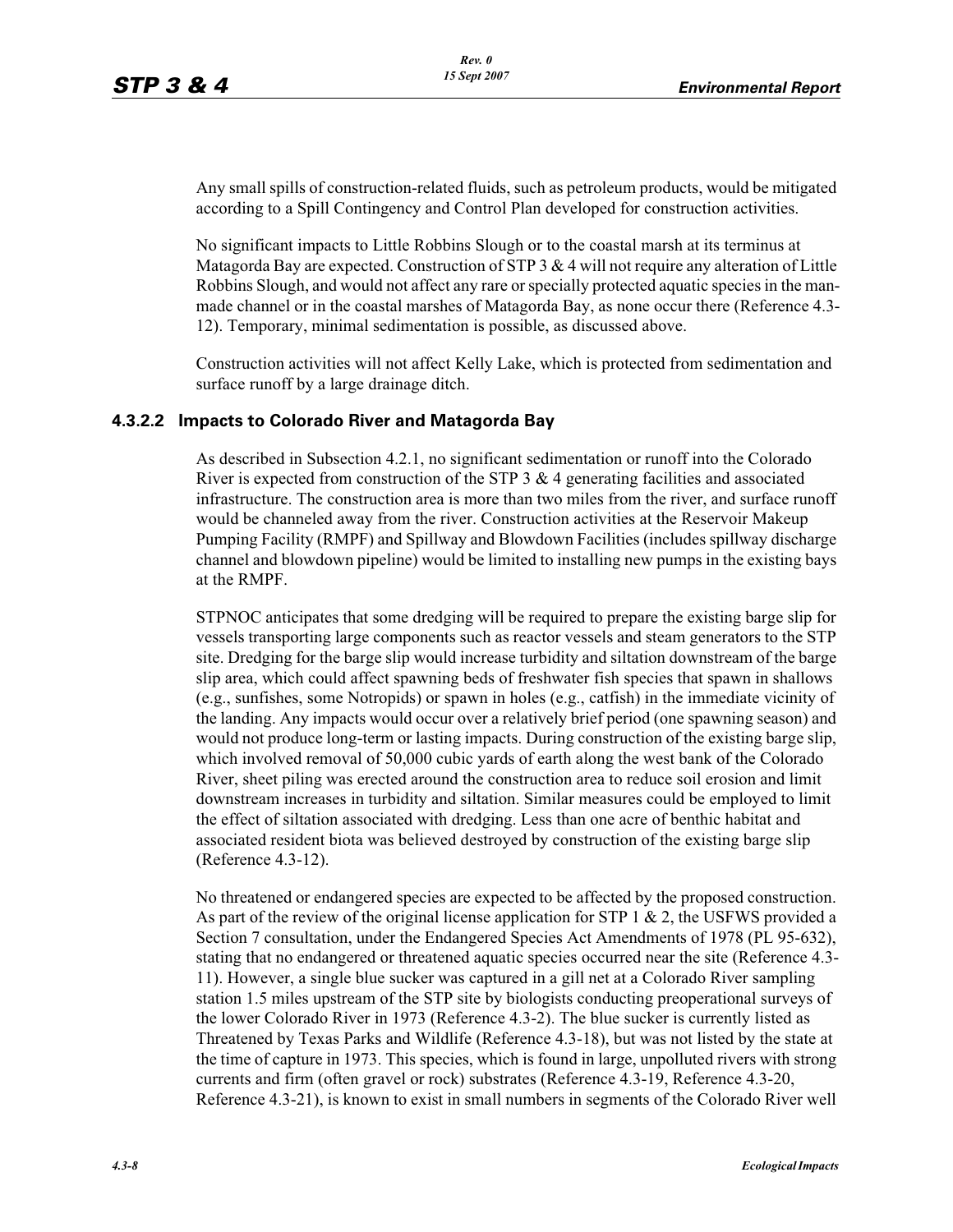upstream of the plant (Reference 4.3-22), but should not be affected by the proposed construction.

The assemblage of aquatic species present in the Colorado River near the project area varies throughout the year due to spawning and migration patterns of individual fish and invertebrate species, as described in Subsection 2.4.2. Interannual variability is also high, mediated by precipitation throughout the drainage basin (Reference 4.3-12).

The season of the year in which construction occurs would determine which specific aquatic resources within Matagorda Bay may be affected. However, because the area to be disturbed is small and in a protected near shore area that is already dedicated to intake functions, the overall impact on aquatic species is expected to be SMALL and temporary.

## **4.3.2.3 Transmission Corridors**

No incremental effect on aquatic resources within the transmission corridors is expected to result from construction or operation of STP 3 & 4.

#### **4.3.2.4 Summary**

Construction activities that may cause erosion that could lead to harmful deposition in aquatic water bodies would be (1) of relatively short duration, (2) permitted and overseen by state and federal regulators (Reference 4.3-16), and (3) guided by an approved Storm Water Pollution Prevention Plan. Some wetland habitats occur within the area expected to be affected by construction activities; however, no important aquatic species are expected to be affected. Impacts to aquatic communities from construction would be SMALL and temporary, and would not warrant mitigation.

## **4.3.3 References**

- 4.3-1 "Ecological Survey Report Unit 3 and 4 Licensing Project, South Texas Project Electric Generating Station," ENSR Corporation, Prepared for STP Nuclear Operating Company by ENSR Corporation, Houston, Texas, Wadsworth, Texas, Document No. 10720-008, March 2007.
- 4.3-2 "South Texas Project, Units 1 and 2, Environmental Report," HL&PC (Houston Lighting and Power Company) 1974, Docket Nos. 50-498 and 50-499, July 1, 1974, and subsequent amendments.
- 4.3-3 "Environmental Standard Review Plan: Standard Review Plans for Environmental Reviews for Nuclear Power Plants," NRC 1999. NUREG-1555, Office of Nuclear Reactor Regulation, Washington, D.C., October.
- 4.3-4 Letter with enclosures to Ms. Moni Devora Belton, U.S. Fish and Wildlife Service, Houston, Texas, received from Ms. Sandra L. Dannhardt, Environmental Supervisor, South Texas Project. RE. Threatened and endangered species consultation, STPEGS Units 3 and 4 Licensing Project, Matagorda County, Texas. STI No. 32111260, January, 23, 2007.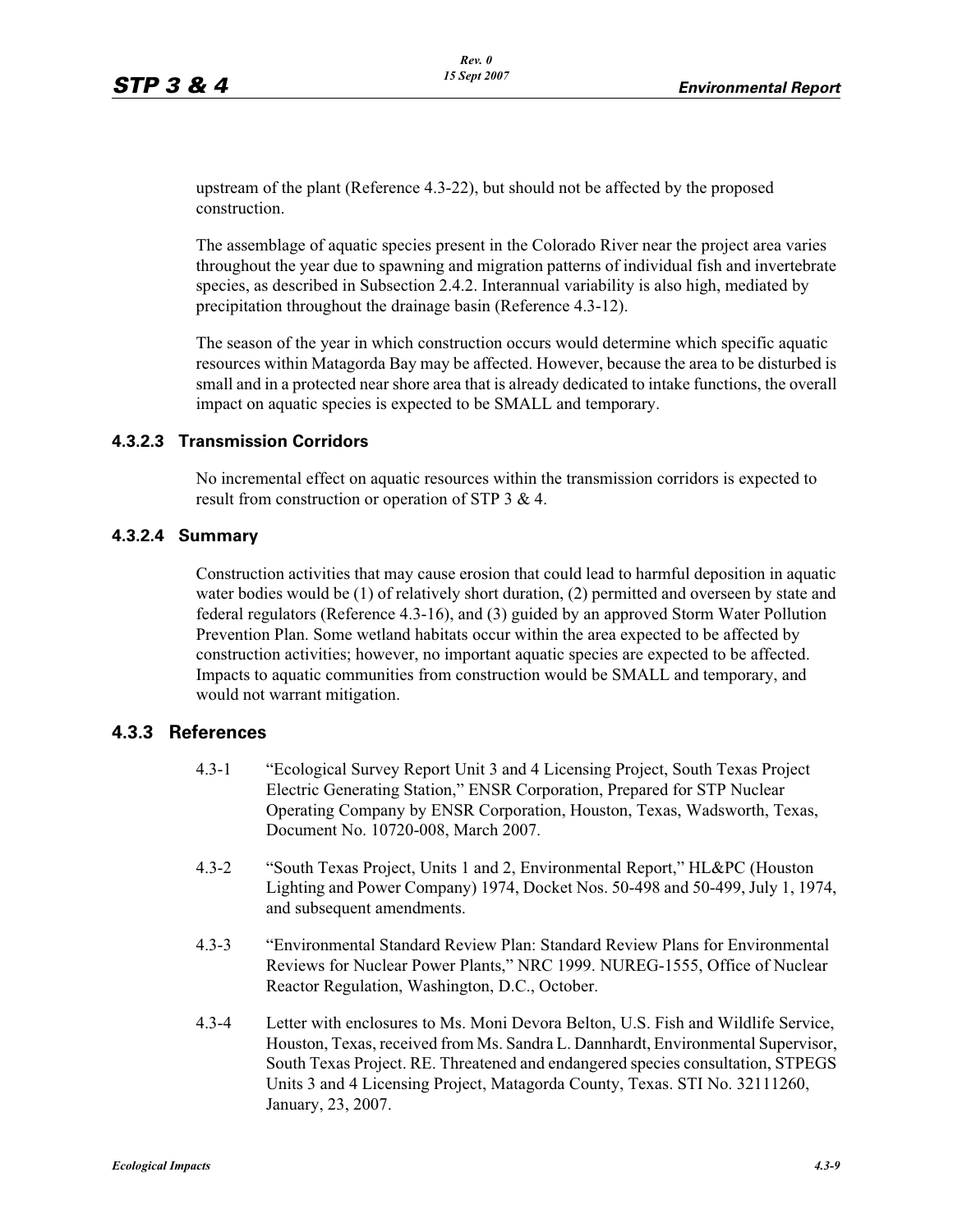- 4.3-5 Letter with enclosures to Mr. Rusty Stafford, National Oceanic and Atmospheric Administration, Galveston, Texas, received from Ms. Sandra L. Dannhardt, Environmental Supervisor, South Texas Project. RE. Threatened and endangered species consultation, STPEGS Units 3 and 4 Licensing Project, Matagorda County, Texas. STI No. 32111261, January, 23, 2007.
- 4.3-6 Letter with enclosures to Ms. Celeste Brancel, Texas Parks and Wildlife Department, Environmental Review Coordinator, Austin, Texas, received from Ms. Sandra L. Dannhardt, Environmental Supervisor, South Texas Project. RE. Threatened and endangered species consultation, STPEGS Units 3 and 4 Licensing Project, Matagorda County, Texas. STI No. 32111259, January 23, 2007.
- 4.3-7 "Endangered and Threatened Wildlife and Plants: Removing the Bald Eagle in the Lower 48 States from the List of Endangered and Threatened Wildlife, Final Rule." USFWS, Federal Register 72(130):37345-37372, 2007.
- 4.3-8 "National Bald Eagle Management Guidelines," USFWS, 2007. Available at http://www.fws.gov/migratorybirds/issues/BaldEagle/Mgmt.Guidelines.2007.pdf.
- 4.3-9 "Environmental Impact Data Book," Golden 1980. Golden J., R. P. Ouellete, S. Saari, and P.N. Cheremisinoff, Ann Arbor Science Publishers, Ann Arbor, Michigan.
- 4.3-10 "Avian Collisions with Utility Structures: Biological Perspectives," Brown, W. M. 1993. Pp. 12-1 – 12-13 in Proceedings: Avian Interactions with Utility Structures, International Workshop. EPRI TR-103268, Electric Power Research Institute, Palo Alto, California.
- 4.3-11 "Final Environmental Statement Related to the Operation of South Texas Project, Units 1 and 2," NRC Docket Nos. 50-498 and 50-499. Houston Lighting and Power Company, et al. Office of Nuclear Reactor Regulation, 1986.
- 4.3-12 "Final Environmental Statement Related to the Proposed South Texas Project Units 1 & 2," NRC, Office of Nuclear Reactor Regulation, Washington, D.C., March, 1975.
- 4.3-13 "Decapod Crustaceans of the Navasota River System in Central Texas," Reimer, R. D. and W. J. Clark 1974, Southwestern Naturalist 19(2):167-178.
- 4.3-14 "Essential Cooling Pond Fish Population Study," prepared for STP Nuclear Operating Company by ENSR International, Houston, Texas, May 2002.
- 4.3-15 "Rapid Bioassessment Initial Report, Unit 3 and 4 Licensing Project," prepared by ENSR Corporation, Houston, for South Texas Project Electric Generating Station, Wadsworth, Texas 2007.
- 4.3-16 "Sediment in Streams: Sources, Biological Effects, and Control," Waters, T. F. 1995. American Fisheries Society Monograph 7251 pages.